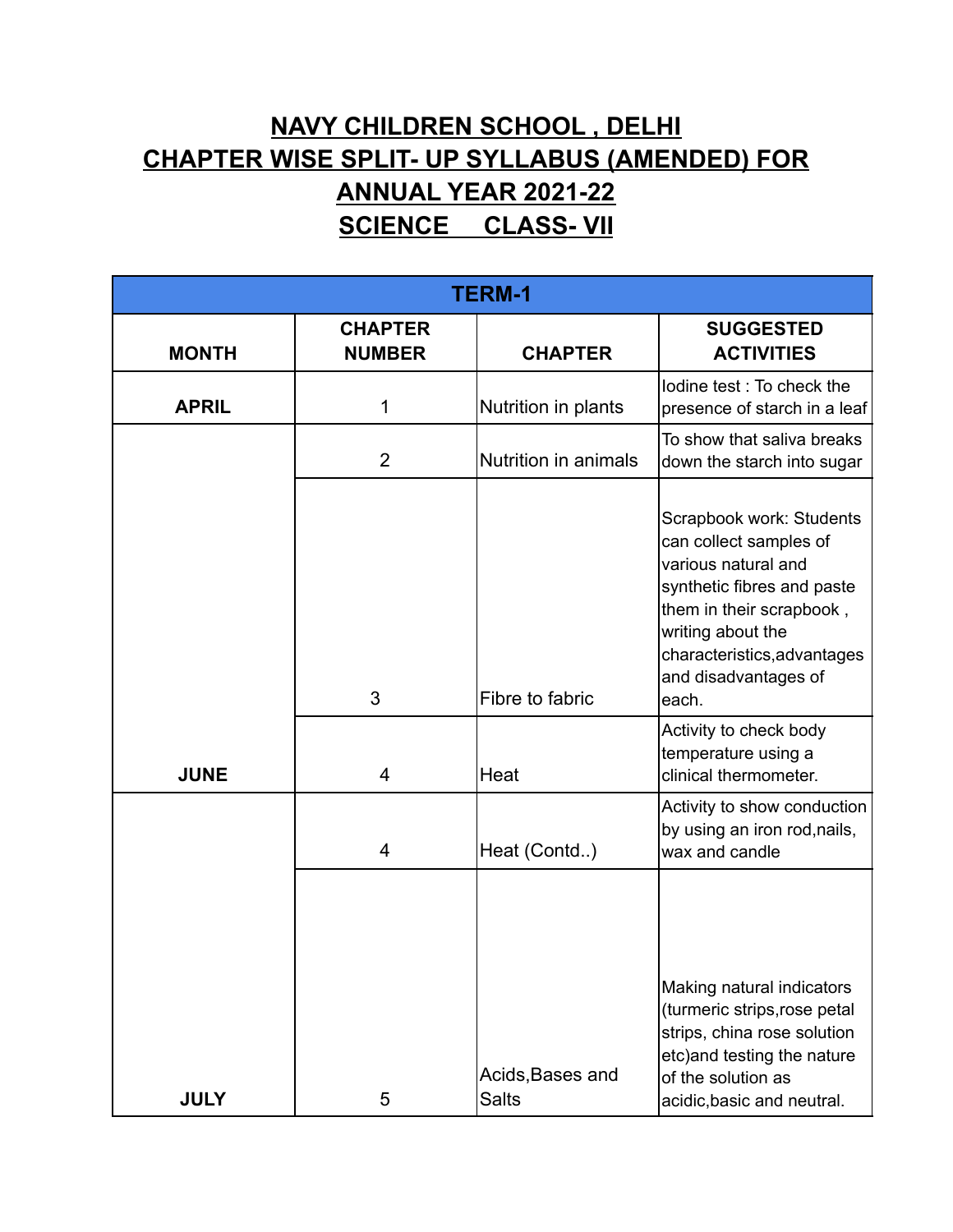|                  | 5  | Acids, Bases and Salts<br>(contd)                | Showing Neutralisation<br>reaction.                                                                                                                                                                                    |
|------------------|----|--------------------------------------------------|------------------------------------------------------------------------------------------------------------------------------------------------------------------------------------------------------------------------|
|                  | 6  | Physical and<br>Chemical changes                 | Activity to show chemical<br>changes : magnesium<br>ribbon burning, iron nail in<br>copper sulphate solution<br>lime water test Activity to<br>show physical changes:<br>folding paper, stretching<br>rubber band etc. |
| <b>AUGUST</b>    | 8  | Wind, Storms and<br>Cyclones                     | Activity to show that high<br>speed winds are<br>accompanied by low<br>pressure by using a bottle<br>and paper ball or by using<br>two balloons                                                                        |
|                  |    | Wind, Storms and<br>Cyclones (contd)             |                                                                                                                                                                                                                        |
|                  |    |                                                  |                                                                                                                                                                                                                        |
| <b>SEPTEMBER</b> | 8  | <b>HALF YEARLY</b><br><b>EXAMINATION</b>         | Revision of half yearly<br>examination                                                                                                                                                                                 |
|                  |    | <b>TERM-2</b>                                    |                                                                                                                                                                                                                        |
|                  |    |                                                  |                                                                                                                                                                                                                        |
|                  | 10 | Respiration in<br>Organisms                      | 1. Making a model of<br>the lungs using<br>straw, balloons and a<br>plastic bottle and<br>understanding the<br>process of breathing.                                                                                   |
| <b>OCTOBER</b>   | 11 | Transportation in<br>Animals and Plants of lungs | 2. To explain<br>movement of chest<br>cavity and diaphragm<br>using a simple model                                                                                                                                     |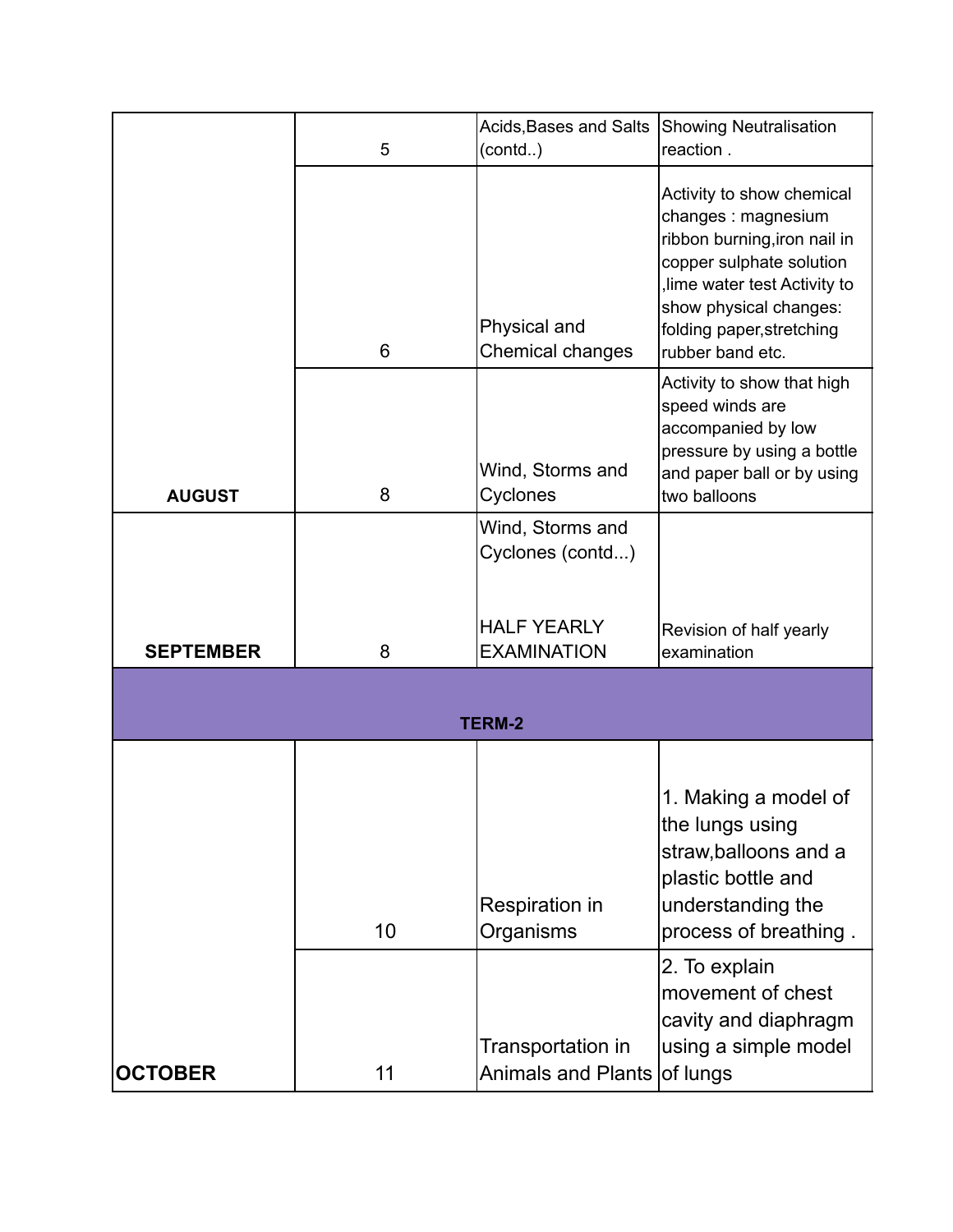|                 | 11 | Transportation in<br><b>Animals and Plants</b><br>(contd) |                                                                                                                                                  |
|-----------------|----|-----------------------------------------------------------|--------------------------------------------------------------------------------------------------------------------------------------------------|
| <b>NOVEMBER</b> | 12 | Reproduction in<br><b>Plants</b>                          | To show various<br>reproductive parts of<br>flower                                                                                               |
|                 | 13 | <b>Motion and Time</b>                                    | Activity to calculate time<br>period of a simple<br>pendulum                                                                                     |
| <b>DECEMBER</b> | 14 | Electric current and<br>lits Effects                      | To make a simple electric<br>circuit and an<br>electromagnet using a<br>nail, copper wire, battery<br>and safety pin.                            |
| <b>JANUARY</b>  | 15 | Light                                                     | To show the<br>characteristics of real<br>and virtual<br>images using concave<br>and convex lenses<br>and mirrors, a candle<br>and a white sheet |
|                 |    | <b>ANNUAL</b>                                             |                                                                                                                                                  |
| <b>FEBRUARY</b> |    | <b>EXAMINATION</b><br><b>REVISION</b>                     | Revision of examination<br>to be done.                                                                                                           |
| <b>MARCH</b>    |    | <b>CONDUCT OF</b><br>CFE 2021-22                          |                                                                                                                                                  |